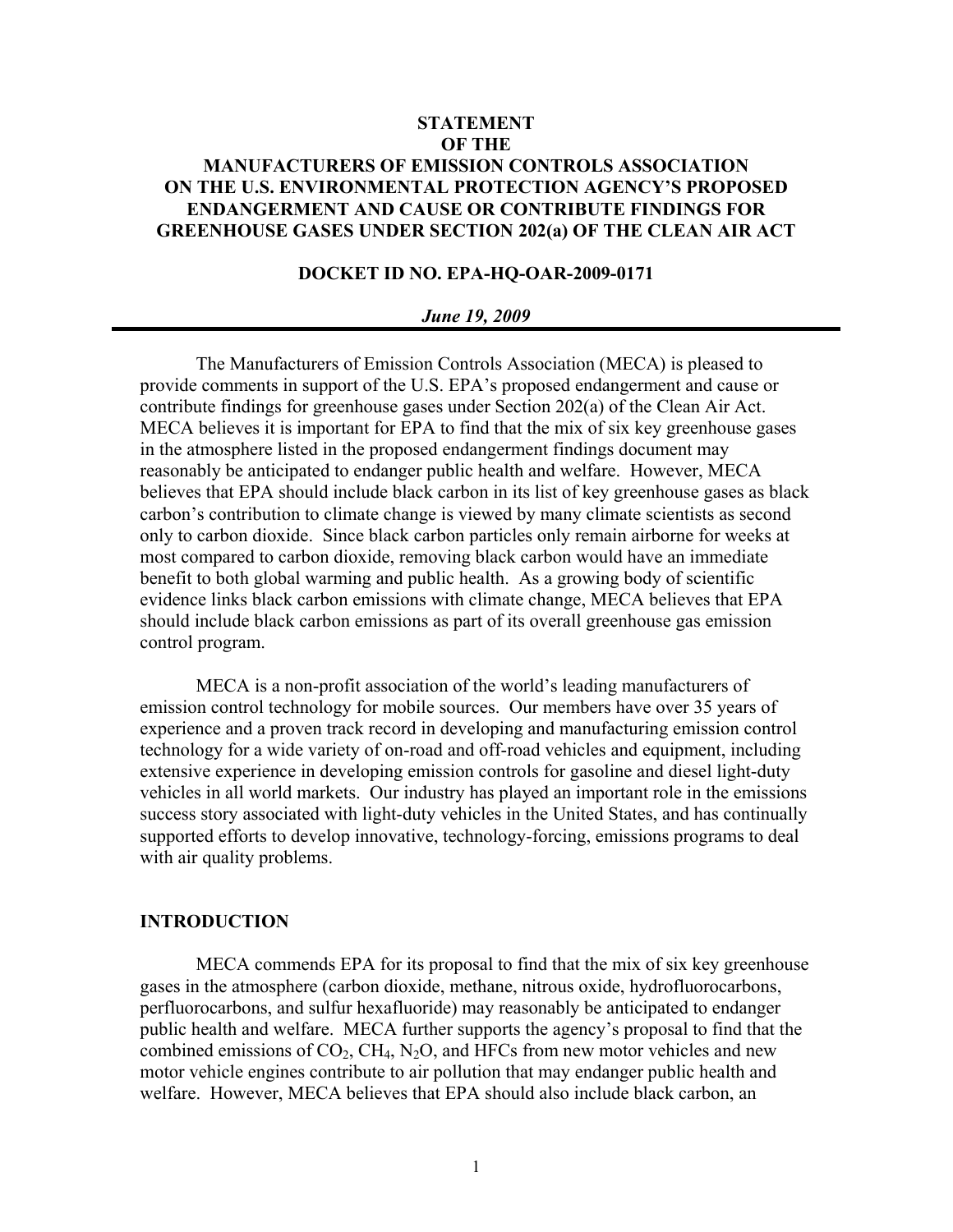important and potent source of global warming, in its list of key greenhouse gases. Black carbon's contribution to climate change is viewed by many leading climate experts (including Dr. Mark Jacobson of Stanford University, Dr. V. Ramanathan of the Scripps Institute at the University of San Diego, and Dr. Charles Zender of the University of California-Irvine) as second only to  $CO<sub>2</sub>$ . According to testimony by Dr. Mark Jacobson during a hearing before the House Committee on Oversight and Government Reform on Black Carbon and Climate Change in October 2007, due to the short lifetime of black carbon relative to greenhouse gases, control of black carbon emissions, particularly from fossil-fuel sources, is very likely to be the fastest method of slowing global warming from a specific period. Dr. Jacobson also stated that black carbon and small aerosol particles are the leading cause of air pollution mortality and controlling black carbon emissions will not only slow global warming but will also improve human health. In addition, according to testimony by Dr. V. Ramanathan, a reduction of black carbon emissions by a factor of 5 may reduce radiative forcing by about 0.3 W/m<sup>2</sup> to 0.8 W/m<sup>2</sup>. By comparison, if  $CO<sub>2</sub>$  emissions continue to increase at the current rate, it will add about  $0.3 \text{ W/m}^2$  per decade. Therefore, a significant reduction in black carbon has the potential of offsetting the  $CO<sub>2</sub>$  induced warming for a decade or more.

Black carbon emissions from motor vehicles contribute a significant portion of total black carbon emissions in the United States. It is estimated that 70% of black carbon emissions from mobile sources are from diesel-fueled vehicles. Up to 25% of the carbon footprint of a heavy-duty truck is associated with black carbon exhaust emissions. Black carbon emissions from diesel vehicles can be significantly reduced through emission control technology that is already commercially available. High efficiency diesel particulate filters on new and existing diesel engines provide nearly 99.9% reductions of carbon emissions.

In addition to black carbon, fossil fuel combustion from mobile sources is a significant source of carbon dioxide  $(CO<sub>2</sub>)$ , nitrous oxide  $(N<sub>2</sub>O)$ , and methane  $(CH<sub>4</sub>)$ . Climate change is also impacted negatively by higher ground-level ozone emissions. Ozone levels are in turn linked to hydrocarbon and NOx emissions from mobile and stationary sources. Emissions from the transportation sector contribute about 33% of the  $CO<sub>2</sub>$  emissions in the U.S. and accounts for 96% of the radiative-forcing effect from transportation sources. A majority of anthropogenic  $CO<sub>2</sub>$  emissions come from combustion of fossil fuels. Despite improvements in vehicle engine efficiency, transportation energy use is expected to grow by 48% between 2003 and 2025. As such, controlling greenhouse gas emissions from the transportation sector is essential to the overall efforts to alleviate long-term impacts on the climate.

There are a large set of technologies that can significantly reduce, either directly or indirectly, mobile source emissions of  $CO<sub>2</sub>$ , N<sub>2</sub>O (as well as other NOx emissions), CH4, and black carbon. Our comments focus on available exhaust emission control technologies and the impacts these technologies can have on greenhouse gas emissions.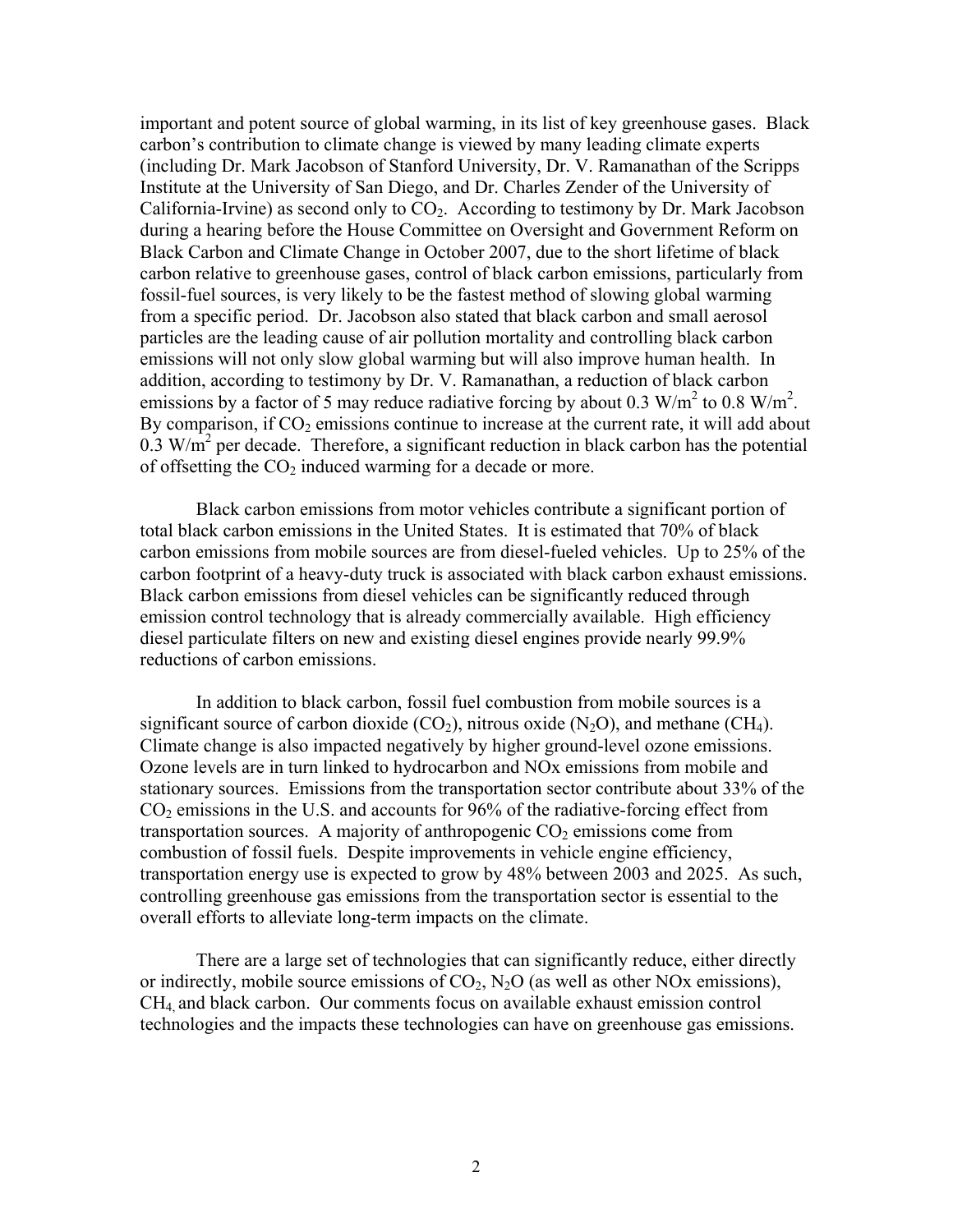# **AVAILABLE TECHNOLOGIES TO REDUCE MOBILE SOURCE GHG EMISSIONS**

### **Carbon Dioxide (CO2)**

As the largest source of U.S. greenhouse gas emission,  $CO<sub>2</sub>$  from fossil fuel combustion has accounted for approximately 79% of global warming potential (GWP) weighted emissions since 1990, growing slowly from 77% of total GWP-weighted emissions in 1990 to 80% in 2006. Of the total, transportation activities accounted for  $33\%$  of  $CO<sub>2</sub>$  emissions from fossil fuel combustion in 2006. The overall rise in U.S. GHG emissions primarily reflects increased emissions of  $CO<sub>2</sub>$  as a result of increasing fossil fuel combustion. Over 60% of the  $CO<sub>2</sub>$  emissions resulted from gasoline consumption for personal vehicle use and the remaining emissions came from other transportation activities, including combustion of diesel fuel in heavy-duty vehicles. In 2003, about 81% of transportation GHG emissions in the U.S. came from on-road vehicles, with light-duty vehicles accounting for 62% of total transportation emissions. Heavy-duty vehicles were responsible for 19% of total transportation emissions and nonroad vehicles accounted for 16% of all transportation GHG emissions in 2003. There are a large set of technology combinations that are available to reduce greenhouse gas emissions from passenger vehicles and light-duty trucks, including fuel efficient, state-ofthe-art and future advanced gasoline and diesel powertrains.

Implicit in federal and state greenhouse gas emission analyses is the ability of these advanced powertrain options to meet the applicable criteria pollutant emission standards, such as CO, NOx, and non-methane organic gases (NMOG). All of these advanced, light-duty powertrain options combined with the appropriately designed and optimized emission control technologies can meet all current and future federal and state criteria emission requirements. In this manner, advanced emission controls for criteria pollutants enable advanced powertrains to also be viable options for reducing greenhouse gas emissions. A range of powertrain technologies, including engine turbochargers, exhaust gas recirculation systems, advanced fuel systems, variable valve actuation technology, advanced transmissions, hybrid powertrain components, and powertrain control modules that can be applied to both light-duty gasoline and diesel powertrains to help improve overall vehicle efficiencies, reduce fuel consumption, both of which can result in lower  $CO<sub>2</sub>$  exhaust emissions. In many cases, the application and optimization of advanced emission control technologies on advanced powertrains can be achieved with minimal impacts on overall fuel consumption.

 Light-duty diesel powertrains will see increased interest in North America because of their high fuel efficiency and relatively lower greenhouse gas emissions compared to gasoline engines (on the order of 20-40% higher fuel efficiency and 10-20% lower  $CO<sub>2</sub>$  emissions for diesel engines compared to comparable gasoline engines). Advanced emission controls for controlling diesel particulate emissions and NOx emissions from diesel engines allow light-duty diesel engines to achieve comparable criteria pollutant emission levels to gasoline engines.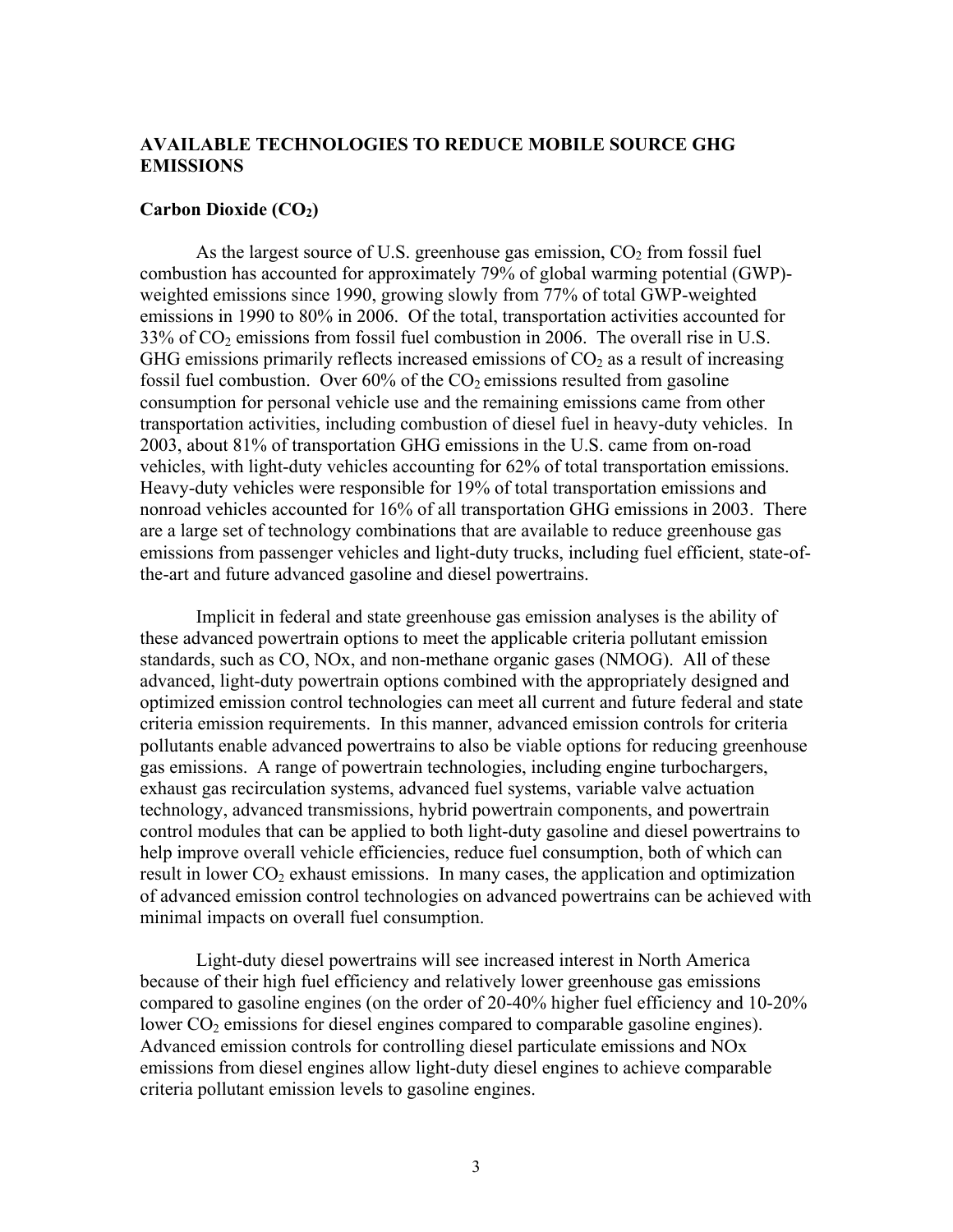Significant criteria emission reductions from diesel vehicles can be achieved through the use of several technologies, including:

## *Diesel Particulate Filters (DPFs)*

Diesel particulate filters (DPFs) remove particulate matter in diesel exhaust by filtering exhaust from the engine. High efficiency DPFs can achieve up to, and in some cases, greater than, 90% reduction in diesel particulate matter (PM). The basis for the design of wall-flow particulate filters is a ceramic honeycomb structure with alternate channels plugged at opposite ends. As the gases pass into the open end of a channel, the plug at the opposite end forces the gases through the porous wall of the honeycomb channel and out through the neighboring channel. The porous wall and the filter cake of particulate matter that forms within and on the surface of the wall serve as the filter media for particulates. Since the filter can fill up over time by developing a layer of retained particles on the inside surface of the porous wall, the accumulated particles must be burned off or removed to regenerate the filter. This regeneration process can be accomplished with a variety of methods including both active strategies that rely on generating external sources of heat (e.g., fuel burners, fuel dosing strategies that utilize fuel combustion over a catalyst, electrical elements, intake air throttling) and passive strategies that utilize catalysts that are displayed directly on the filter element or upstream of the filter.

In addition to wall-flow ceramic particulate filters, exhaust filters are also available based on metal substrates that utilize sintered metal filtering elements and tortuous flow paths for directing the particulate-containing exhaust gases through the sintered filter element.

To date, more than six million DPFs have been installed on light-duty diesel vehicles operating in Europe. New "clean diesel" light-duty models that are already available in the U.S. or will be introduced in the coming years will be equipped with DPFs to meet EPA or ARB emission standards for diesel PM. Nearly all new heavy-duty highway diesel engines starting with the 2007 model year in the U.S. are equipped with diesel particulate filters to comply with EPA emission standards for diesel PM.

# *Selective Catalytic Reduction (SCR) and Lean NOx Adsorber Catalysts for Diesel Engines*

Selective catalytic reduction (SCR), lean NOx adsorber catalysts, and combinations of these two technologies can be used to significantly reduce NOx emissions from diesel vehicles. SCR system uses a chemical reductant, usually a urea/water solution, to convert nitrogen oxides to molecular nitrogen and oxygen-rich exhaust streams like those encountered with diesel engines. Upon thermal decomposition in the exhaust, urea decomposes to ammonia which serves as the reductant. As exhaust and reductant pass over the SCR catalyst, chemical reactions occur that reduce NOx emissions to nitrogen and water.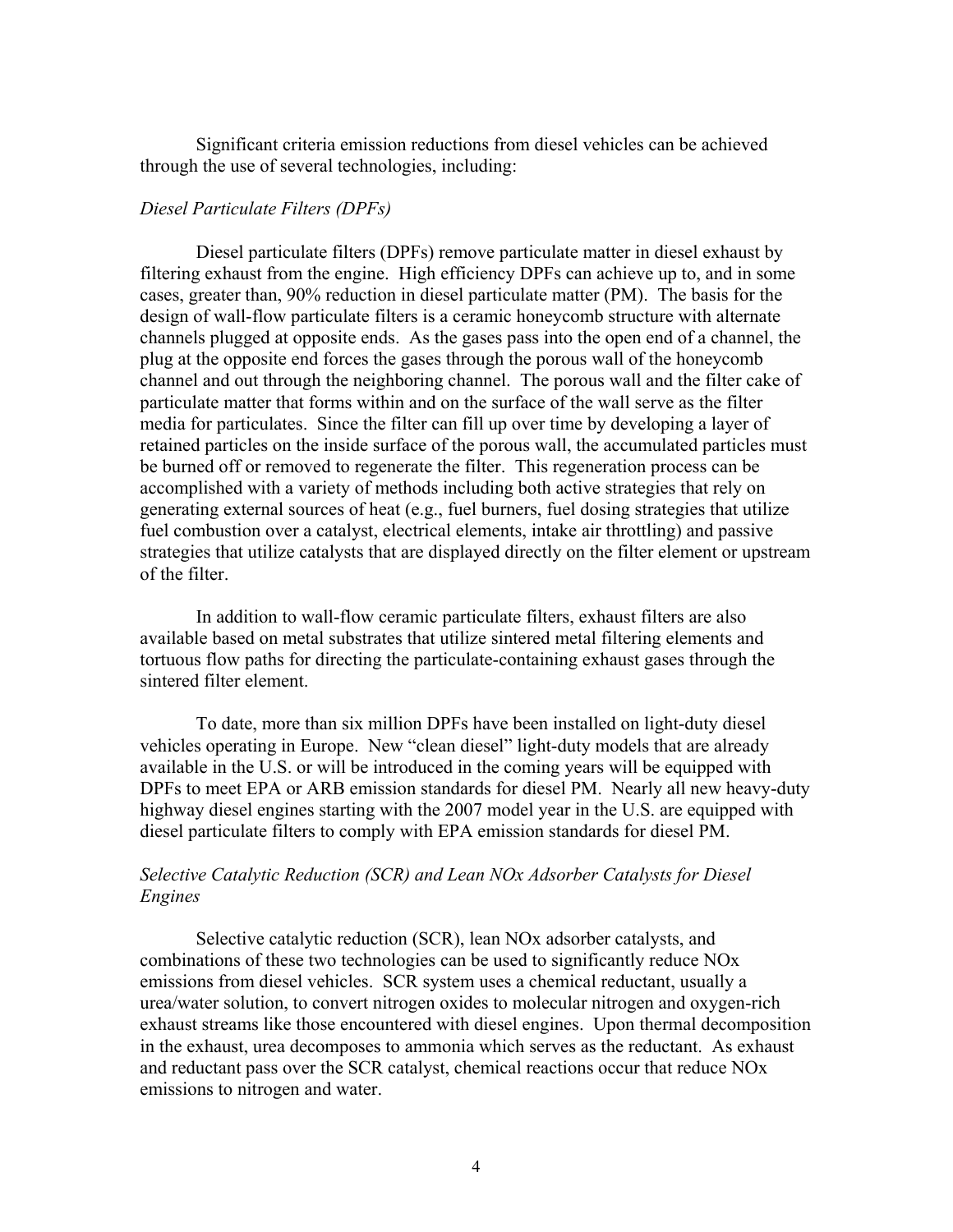Lean NOx adsorber catalysts have characteristics similar to the catalytic converters used on gasoline, stoichiometric engines but with the addition of materials that adsorb NOx under typical lean engine operations. As the lean NOx adsorber catalyst fills up with adsorbed NOx, a short oxygen deficient or fuel rich regeneration cycle is needed to displace the adsorbed NOx and reduce the NOx over available precious metal catalyst sites using hydrocarbon and CO reductants that are available during this rich regeneration step. These lean NOx adsorber catalysts can also adsorb SOx species that may be present in the exhaust and therefore require ultra-low sulfur levels in the fuel to maximize their performance for reducing NOx. In addition to frequent short NOx adsorber regeneration cycles, these catalysts must also be less frequently purged of adsorbed sulfur species.

SCR catalyst and lean NOx adsorber catalysts for diesel combustion strategies are capable of reducing NOx emissions from 70 to 90%. SCR catalysts are already widely used on late model trucks operating in Europe to control NOx (> 500,000 trucks) and will be used by most heavy-duty engine manufacturers to comply with EPA's 2010 heavyduty, on-road NOx emission standards. Lean NOx adsorber catalysts have already seen applications on a few light-duty diesel vehicles sold in Europe and Japan and will be used on smaller new "clean diesel" light-duty diesel engines that will be available here in the U.S. and Japan. The 2009 model year VW Jetta includes a lean NOx adsorber catalyst system for achieving EPA's Tier 2, Bin 5 and California's LEV II LEV NOx emission standards. The 2007 Dodge Ram pick-up, powered by a Cummins diesel engine, became the first heavy-duty vehicle to meet EPA's 2010 on-road, heavy-duty emission standards (three years in advance of the 2010 standards) by using an advanced emission control system that featured a diesel particulate filter and a lean NOx adsorber catalyst.

An early version of Mercedes' BlueTec technology combined a lean NOx adsorber catalyst with an SCR catalyst on the Mercedes E320 sedan first offered for sale in the U.S. in October 2006. Honda has reported on its efforts to combine lean NOx adsorber catalysts with SCR catalysts on the same substrate for future light-duty diesel vehicles that will be sold in the U.S. and Japan. These combined NOx adsorber/SCR systems rely mostly on the NOx adsorber catalyst for NOx reductions with the SCR catalyst serving as a NOx "clean-up" catalyst. Ammonia is produced during the regeneration of the NOx adsorber catalyst and can then be used by the SCR catalyst as an internal source of reductant without the need for external urea injection ahead of the SCR catalyst.

### *Gasoline Direct Injection Technology*

For gasoline vehicles, direct injection technology enables gasoline engines to achieve greater fuel efficiency. In a gasoline direct injection engine, gasoline is directly injected into the cylinder the same way as in a diesel engine. Gasoline direct injection permits more fine-tuned control of the amount of fuel injected as well as control of injection timing independently from valve timing. Gasoline direct injection engines can reduce  $CO<sub>2</sub>$  emissions in a number of ways, including better "breathing" efficiency, higher compression ratio, the potential for lean operation and reduction of pumping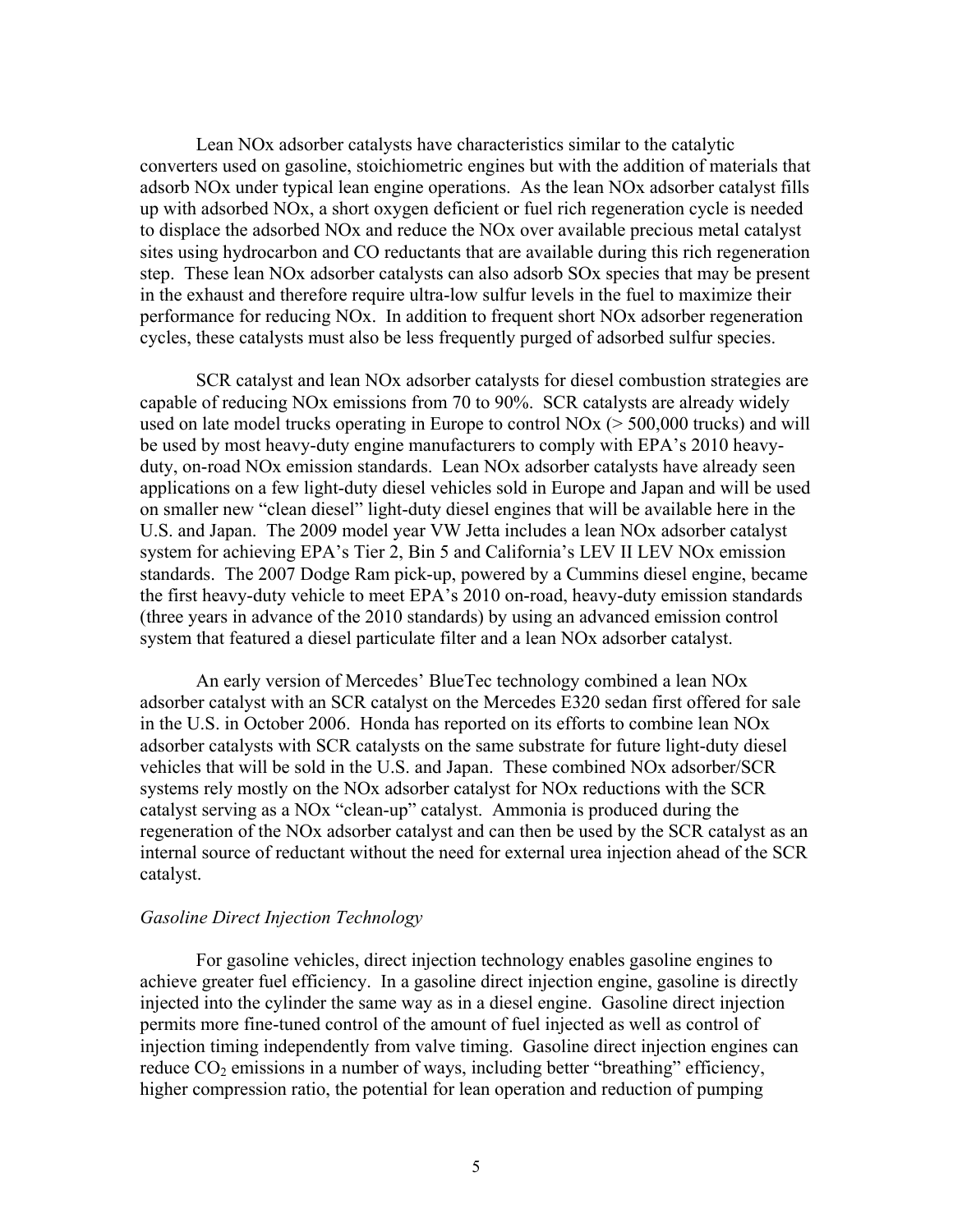losses. Gasoline direct injection offers  $CO<sub>2</sub>$  emissions reductions ranging from 5% to 20% depending on how it is implemented and the base engine to which it is compared. Again emissions controls ensure that these more fuel efficient gasoline engines meet tough EPA or ARB criteria emission regulations:

- Under stoichiometric conditions, a three-way catalyst can significantly reduce emissions of NOx, HC and CO. The use of three-way catalyst allows for simultaneous conversion of HC, CO, and NOx produced during the combustion of fuel in a spark-ignited engine. Three-way catalyst reduces these air pollutants by up to 99+ percent. The active catalytic materials are present as thin materials on the internal walls of a ceramic or metallic honeycomb substrate. The substrate typically provides a large number of parallel flow channels to allow for sufficient contact area between the exhaust gas and the active catalytic materials without creating excess pressure losses. In 2005, 100% of new cars sold in the U.S. were equipped with a catalytic converter, and worldwide over 90% of new gasoline cars sold had a catalyst.
- Under lean combustion conditions, similar emission control technologies used on diesel vehicles can be used to reduce emissions from lean, gasoline direct injection powertrains. These include particulate filters to reduce PM emissions, and SCR and/or lean NOx adsorber catalysts to reduce NOx emissions.

 As stated previously, lean NOx adsorber catalyst performance has a high degree of sensitivity to fuel sulfur levels. The current EPA fuel sulfur limits for gasoline (30 ppm average, 80 ppm cap) are too high to allow lean NOx adsorber catalysts to be a viable NOx control strategy for fuel efficient, gasoline lean-burn engines that employ direct fuel injection technology. EPA should seriously consider lowering gasoline fuel sulfur limits to allow NOx adsorber catalysts to be used on such vehicles in order to provide additional options for improving the efficiency and reducing greenhouse gas emissions from gasoline vehicles. NOx adsorber catalysts are already commercially used on gasoline lean-burn light-duty vehicles in Europe and Japan because these markets have gasoline fuel sulfur levels available with a maximum sulfur limit of 10 ppm. California will begin to enforce a 20 ppm fuel sulfur cap on gasoline beginning in 2012 and EPA should consider a similar fuel sulfur cap for the rest of the U.S. in this same timeframe.

Diesel-electric and gasoline-electric hybrid vehicles, that combine either a diesel or gasoline engine with elements of an electric-drive powertrain, offer a range of  $CO<sub>2</sub>$ emission reduction possibilities, and again advanced emission controls allow these powertrains to meet even the toughest criteria emission regulations.

Emission controls for gasoline and diesel engines are also generally compatible with low carbon, alternative fuels (e.g., gasoline blends with renewable ethanol or biodiesel blends) that can provide additional reductions in mobile source greenhouse gas emissions. Engine operating strategies and emission control catalyst formulations, however, often need to be optimized depending on fuel composition to ensure that criteria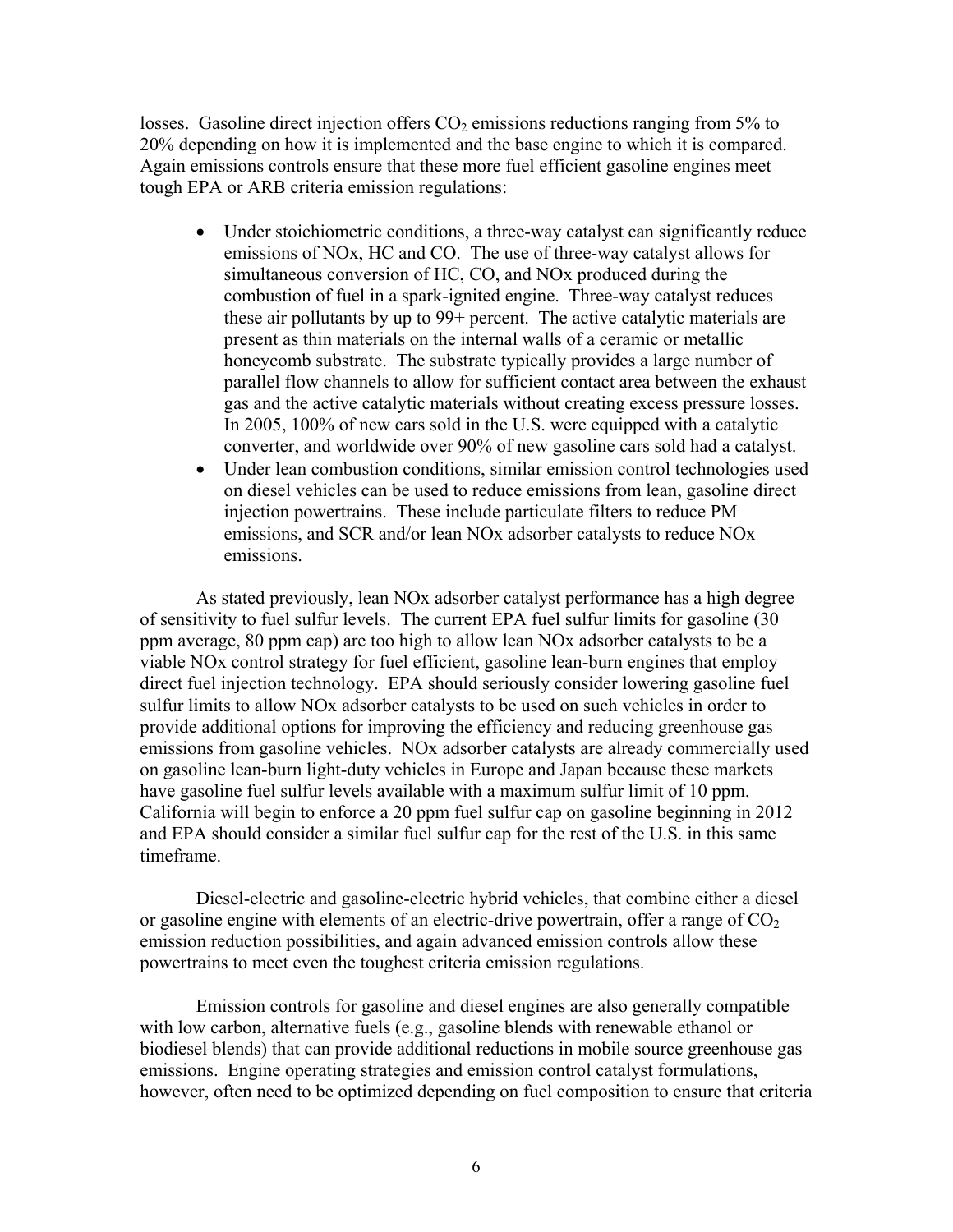pollutant emissions or other air toxic emissions are minimized. It is also important that specifications associated with any low carbon fuel should be compatible with the use of available exhaust emission control technologies.

### *Light-Duty Vehicle Test Cycles and Certification Fuels*

 Current U.S. light-duty CAFE requirements and California's adopted light-duty greenhouse gas emission standards both use the FTP and highway fuel economy test cycles with specified weighting to determine a vehicle's fuel economy. The current weighting puts a larger emphasis on fuel consumption (or greenhouse gas emissions) during urban driving (FTP test cycle) than highway driving (highway fuel economy test cycle). EPA recently switched to a 5-cycle approach for light-duty vehicle fuel economy labeling. The rulemaking documents associated with EPA's new fuel economy label requirements provide important information and data that supports the choice of this 5 cycle approach as more representative of how vehicles are driven by U.S. vehicle owners compared to the current CAFE 2-cycle requirement. MECA believes that any regulatory requirements associated with greenhouse gas emissions should be based on real-world driving or usage patterns in order to ensure that regulatory standards reflect actual vehicle operations and deliver the greenhouse gas emission reductions that are needed. Vehicle manufacturers and emission control technology manufacturers need a valid test cycle for greenhouse gas emission to engineer and evaluate vehicles consistent with how they are used by the public. The weighting of the test cycle between urban and highway driving modes will have a significant influence on the choice and optimization of powertrain options that will be used to meet any future greenhouse gas emission or fuel economy standards. EPA and California should utilize test cycles for the purpose of measuring and controlling vehicle greenhouse gas emissions that are representative of real world driving patterns.

 In addition to utilizing vehicle certification test cycles that are representative of real world driving, EPA and California should also utilize certification fuel compositions that are also representative of fuels used by real vehicles. Both EPA and California still allow auto manufacturers to use a gasoline certification fuel that contains no ethanol, despite the fact that gasoline formulations across the country with 10% ethanol are dominating the marketplace. Fuel impacts such as the use of ethanol in gasoline (as does the use of biodiesel blending in petroleum diesel) impacts a vehicle's fuel economy and greenhouse gas emissions and should be included as a part of the vehicle emissions certification process in any greenhouse gas regulatory program for light-duty vehicles.

# **Black Carbon**

Black carbon is a major component of particulate matter emissions from mobile sources and is believed to have a significant net atmospheric warming effect by enhancing the absorption of sunlight. Black carbon is a mix of elemental and organic carbon emitted by fossil fuel combustion, bio-mass burning, and bio-fuel cooking as soot. Black carbon is a dominant absorber of visible solar radiation in the atmosphere.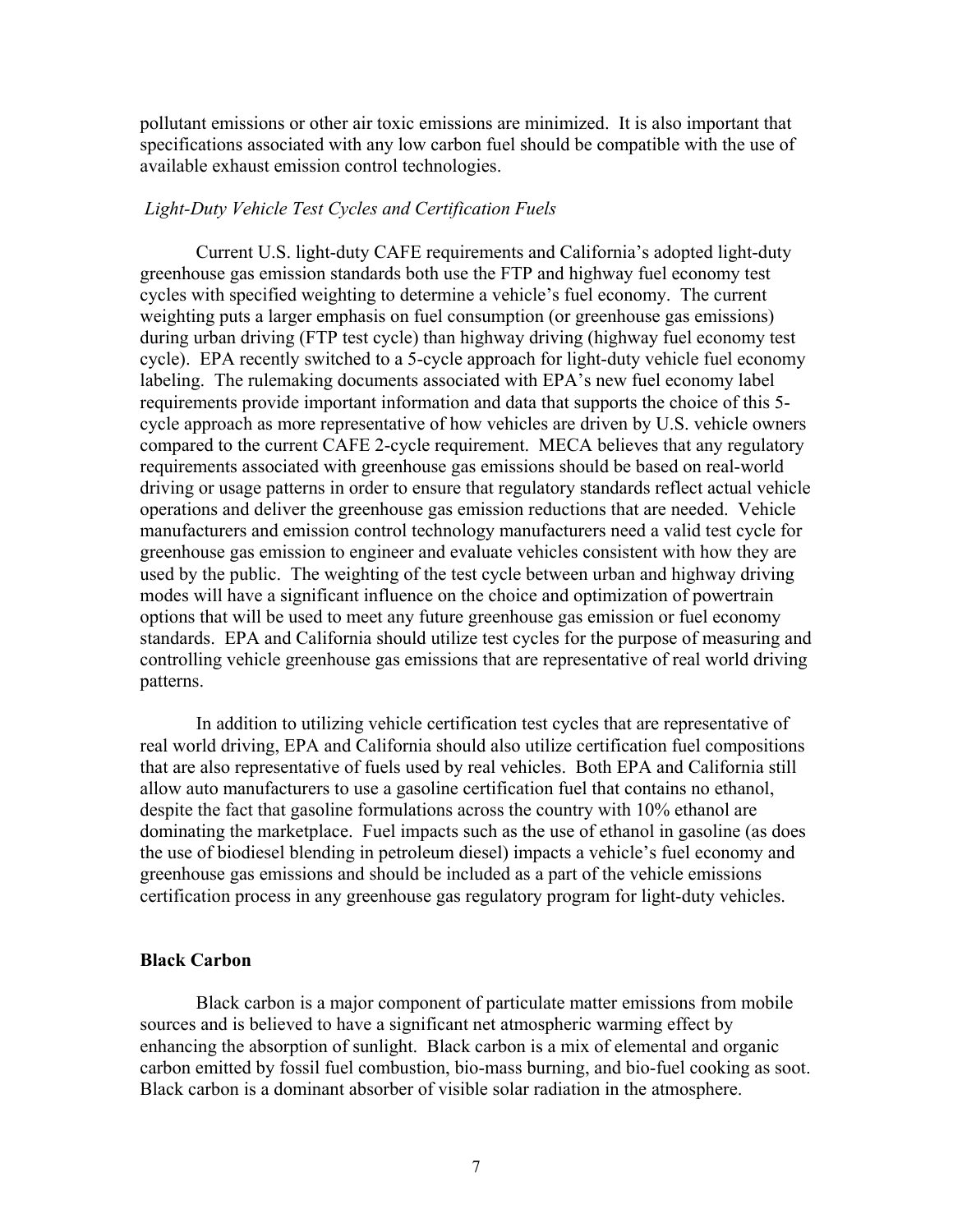Anthropogenic sources of black carbon are transported over long distances and are most concentrated in the tropics where solar irradiance is highest. Because of the combination of high absorption, a regional distribution roughly aligned with solar irradiance, and the capacity to form widespread atmospheric brown clouds in a mixture with other aerosols, emissions of black carbon are thought to be the second strongest contribution to current climate change, after  $CO<sub>2</sub>$  emissions.

According to scientists at the Scripps Institute of Oceanography and University of Iowa, soot and other forms of black carbon could have as much as 60% of the current global warming effect of carbon dioxide. Black carbon plays a major role in the dimming of the surface and a correspondingly large solar heating of the atmosphere. For example, the retreat of the Himalayan-Hindu Kush glaciers is one of the major environmental problems facing the Asian region. The glacier retreat has accelerated since the 1970s and several scientists have speculated that solar heating by soot in atmospheric brown clouds and deposition of dark soot over bright snow surfaces may be an important contributing factor for the acceleration of glacier retreat. A recent study published in a 2009 issue of *Nature Geoscience* (vol. 2, 2009) by researchers from the NASA Goddard Institute and Columbia University found that black carbon is responsible for 50% of the total Arctic warming observed from 1890 to 2007 (most of the observed Arctic warming over this timeframe occurred from 1976 to 2007).

 It is estimated that 70% of the black carbon emissions from mobile sources are from diesel-fueled vehicles, with the assumption that 40% of gasoline PM is black carbon and 60% of diesel PM is black carbon. Up to 25% of the carbon footprint of a heavyduty diesel truck is associated with black carbon exhaust emissions. Since black carbon particles only remain airborne for weeks at most compared to carbon dioxide, which can remain in the atmosphere for more than a century, removing black carbon would have an immediate benefit to both global warming and public health. The black carbon concentration and its global heating will decrease almost immediately after reduction of its emission. For these reasons and the growing body of scientific evidence that links black carbon emissions with climate change, MECA believes that EPA should include black carbon emissions as part of its overall greenhouse gas emission control strategy.

 Black carbon from diesel vehicles can be significantly reduced through emission control technology that is already commercially available. High efficiency diesel particulate filters (DPFs) on new and existing diesel engines provide nearly 99.9% reductions of carbon emissions. During the regeneration of DPFs, captured carbon is oxidized to  $CO<sub>2</sub>$  but this filter regeneration still results in a net climate change benefit since global warming potential of black carbon has been estimated to be as high as 4,500 times higher than that of  $CO<sub>2</sub>$  on a per gram of emission basis. To meet EPA's 2007 heavy-duty engine PM standards, essentially all new, on-road heavy-duty diesel engines are now equipped with high efficiency DPFs. It is estimated that the installation of DPFs will reduce PM emissions from U.S. heavy-duty diesel vehicles by 110,000 tons per year. Current California and EPA light-duty emission standards for diesel particulate matter also require the use of a high efficiency DPF on new light-duty diesel vehicles.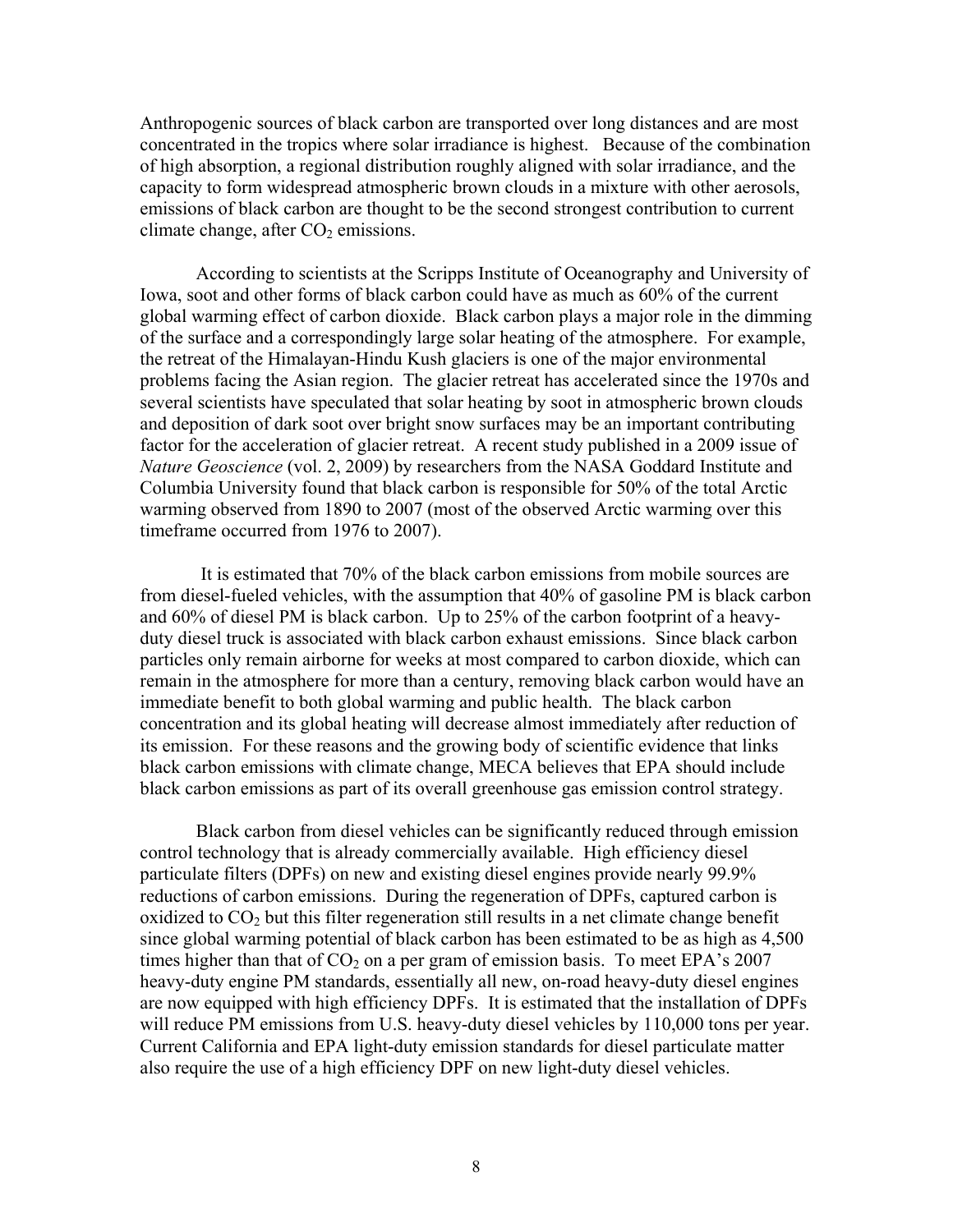Because older diesel engines emit significant amounts of PM, there are also significant opportunities to reduce black carbon emissions through diesel retrofit programs that make use of retrofit DPF technology. The number of vehicles retrofitted, the number of programs, and the interest in new programs for DPFs have grown significantly over the past few years with more than 250,000 DPFs installed as retrofits to date in a variety of world markets. Retrofit filters can provide large benefits in human health through reductions in diesel PM and climate change benefits through reductions in black carbon emissions on both existing, on-road and off-road diesel engines. California has already tackled black carbon emissions from existing mobile sources through its ambitious Diesel Risk Reduction Plan and their associated regulatory initiatives that target the reduction of diesel particulate emissions from all existing diesel engines over the next ten to fifteen years. In most of these California regulatory programs existing diesel engines will need to be retrofit with high efficiency DPFs or replaced/repowered with engines that are equipped with high efficiency filters by OEMs. Similar regulatory programs could be implemented within other states or by EPA to reap the public health and climate change co-benefits associated with reductions in black carbon emissions. Incentive funding programs like California's Carl Moyer program or the federal Diesel Emission Reduction Act (DERA) also can be used as a strategy for mobile source retrofit programs at the state or federal level that target black carbon reductions. Incentive funds for filter retrofits might also be generated by a national greenhouse gas cap-and-trade program.

# **Nitrous Oxide (N2O)**

While total N<sub>2</sub>O emissions are much lower than  $CO_2$  emissions, N<sub>2</sub>O is approximately 310 times more powerful than  $CO<sub>2</sub>$  at trapping heat in the atmosphere. One of the anthropogenic activities producing  $N<sub>2</sub>O$  in the U.S. is fuel combustion in motor vehicles. In 2006,  $N<sub>2</sub>O$  emissions from mobile source combustion were approximately 9% of total U.S.  $N_2O$  emissions. It is estimated that the  $N_2O$  emissions account for about 2% of the total GHG emissions from a typical light-duty vehicle.  $N_2O$ is emitted directly from motor vehicles and its formation is highly dependent on temperature and the type of emission control system used. Temperatures favorable for N2O formation are achieved inside catalytic converter systems, especially during coldstart conditions when engine exhaust temperatures are lower.

Catalyst efficiency and age are also important factors in  $N_2O$  formation. At higher efficiencies and lower ages,  $N_2O$  formation is lower. In addition to direct  $N_2O$ emissions, NOx emissions from mobile and stationary sources have a significant impact on atmospheric  $N_2O$  levels. On late model light-duty gasoline vehicles, modern threeway catalyst-based emission control technology combined with effective cold-start engine calibration strategies are very effective at controlling vehicle nitrous oxide emissions. Light-duty vehicle  $N_2O$  emission tests results recently published by ARB and Environment Canada in *Atmospheric Environment* (vol. 43, 2009) indicate that vehicles certified to the lowest emission certification categories (e.g., certified to ARB's SULEV standards) also have extremely low  $N_2O$  emissions (in the range of 0.0-1.5 mg/km).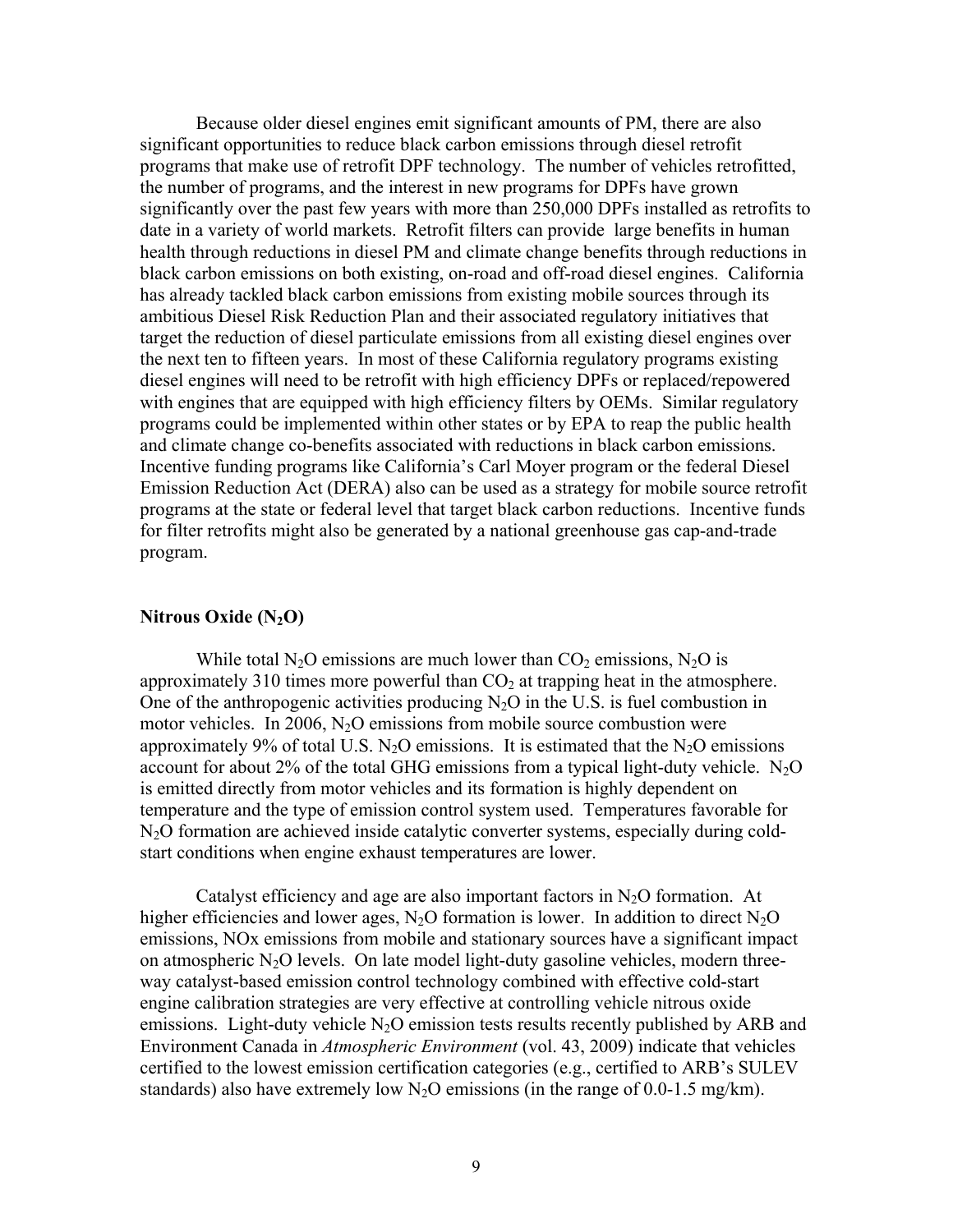Tightening of hydrocarbon and NOx emission standards over time with the parallel introduction of more effective emission control systems have resulted in lower emissions of  $N_2O$  from today's vehicles compared to older vehicles certified to less stringent hydrocarbon and NOx standards. The performance of NOx emission control technologies for diesel vehicles such as SCR catalysts and lean NOx adsorber catalysts can also be optimized to minimize  $N_2O$  emissions from diesel engines.

## **Methane (CH<sub>4</sub>)**

According to the United Nation's International Panel on Climate Change (IPCC), methane is more than 20 times as effective as  $CO<sub>2</sub>$  at trapping heat in the atmosphere. Over the last 250 years, the concentration of  $CH_4$  in the atmosphere has increased by 148%. Methane is a byproduct of imperfect fuel combustion. Methane emissions from mobile sources are emitted from exhaust from vehicles using hydrocarbon fuels, but the anthropogenic contribution of road transport to the global methane inventory is less than 0.5%. Emissions of CH4 are a function of the type of fuel used, the design and tuning of the engine, the type of emission control system, the age of the vehicle, as well as other factors. Although CH4 emissions from gasoline vehicles are small in terms of global warming potential when compared to  $N_2O$  emissions, they can be high in natural gasfueled vehicles, as methane is the primary component of natural gas.

On light-duty gasoline vehicles, modern three-way catalyst-based emission control technology is effective at reducing all hydrocarbon exhaust emissions including methane. Tightening of hydrocarbon emission standards over time with the parallel introduction of more effective emission control systems have resulted in lower emissions of methane from today's vehicles compared to older vehicles certified to less stringent standards. Catalyst designs can also be optimized in concert with engine control strategies to oxidize methane exhaust emissions from motor vehicles, including vehicles that operate exclusively on natural gas or bi-fuel vehicles that can operate on either natural gas or gasoline. ARB and EPA could also consider including methane in future hydrocarbon vehicle or equipment emission standards (as is currently done in Europe, as opposed to non-methane-based hydrocarbon vehicle or equipment standards) as a strategy to directly limit methane emissions from mobile sources.

#### **Ground-Level Ozone**

 There is a significant linkage between ground level ozone concentrations and climate change impacts. One example was detailed by a group of researchers from the United Kingdom in a 2007 *Nature* publication. In this work, ground-level ozone was shown to damage plant photosynthesis resulting in lower carbon dioxide uptake from plants that have been exposed to higher levels of ozone. Other studies have shown that increasing average annual temperatures are likely to result in even higher levels of ozone in the environment. Emission reductions aimed at lowering ambient ozone levels, such as lower emissions of volatile organic compounds (VOCs) and NOx, will have a positive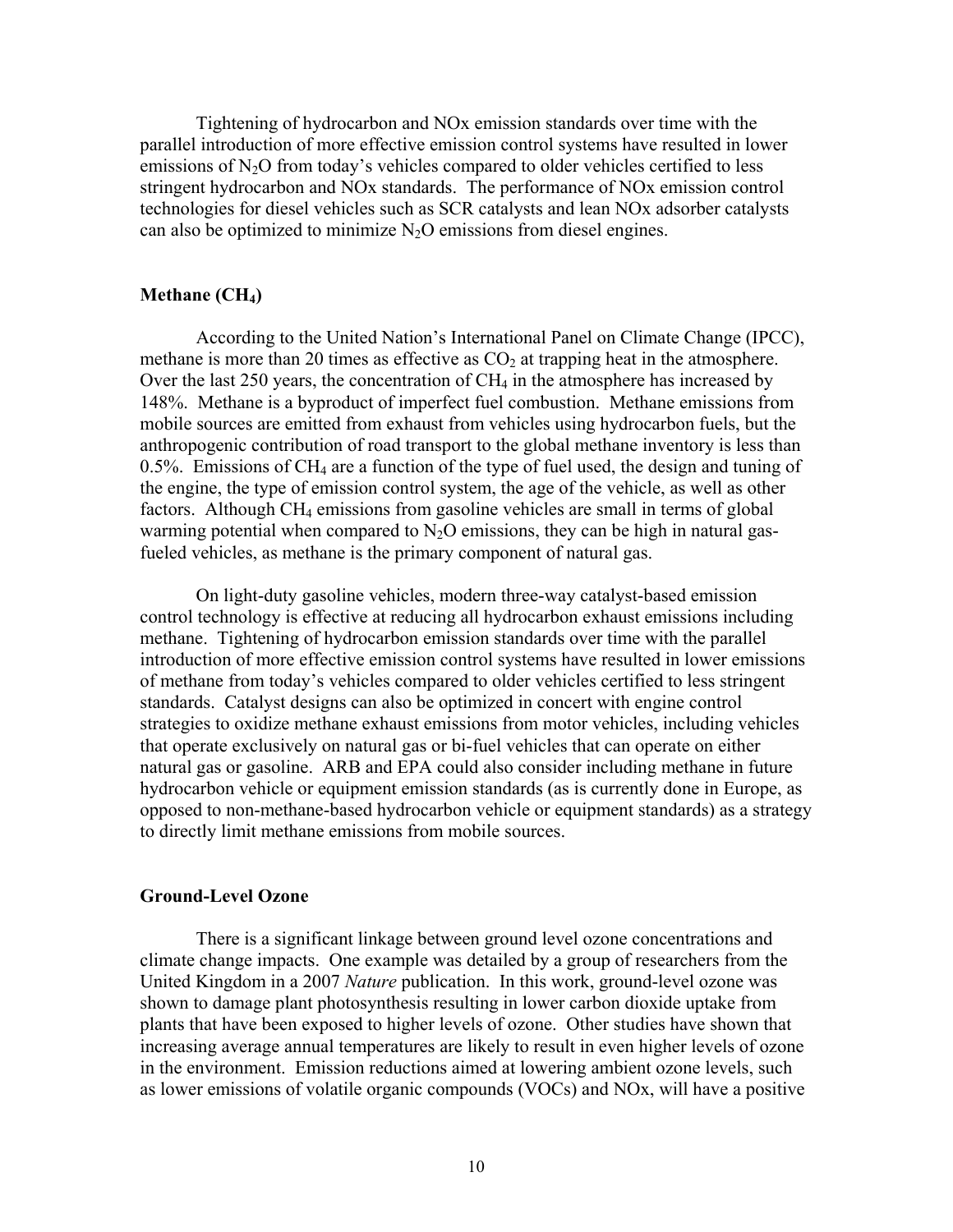impact on climate change, as well as human health. Policies that aim to reduce ambient ozone levels may also become more necessary and important to either mitigate the climate change impacts of ground level ozone or to mitigate higher ozone levels that result from climate change.

### **SUMMARY**

Looking ahead, transportation greenhouse gas emissions are forecast to continue increasing rapidly, reflecting the anticipated impact of factors such as economic growth, increased movement of freight by trucks, ships, and rail, and continued growth in personal travel. The transportation sector is the largest source of domestic  $CO<sub>2</sub>$  emissions, producing 33% of the nation's total in 2006. There are significant opportunities to reduce greenhouse gas emissions from the transportation sector through the design of fuel efficient powertrains that include advanced exhaust emission controls for meeting even the most stringent criteria pollutant standards. MECA believes that advanced emission control systems have a critically important role in future policies that aim to reduce mobile source greenhouse gas emissions. These emission control technologies allow all high efficiency powertrains to compete in the marketplace by enabling these powertrains to meet current and future criteria pollutant standards. In nearly all cases, these fuelefficient powertrain designs, combined with appropriate emission controls, can be optimized to either minimize fuel consumption impacts associated with the emission control technology, or, in some cases, improve overall fuel consumption of the vehicle. This optimization extends beyond carbon dioxide emissions to include other significant greenhouse gases such as methane and nitrous oxide. In the case of gasoline vehicles, additional climate change benefits could be obtained by lowering federal gasoline fuel sulfur levels to enable the use of lean NOx adsorber catalysts on gasoline lean-burn engines.

 Ground level ozone also has a strong linkage to climate change. ARB and EPA need to continue its efforts to review and adjust criteria pollutant programs for all mobile sources going forward to not only provide needed health benefits from technologyforcing emission standards but also the co-benefits these emission standards have on climate change.

In conclusion, we commend EPA for taking important steps to find that the six key greenhouse gases in the atmosphere  $(CO_2, CH_4, N_2O, HFCs, PFCs, and SF_6)$  may endanger public health and welfare. MECA believes that EPA should also include black carbon, a major contributor to global warming, on the list of key greenhouse gases. As black carbon emissions from vehicles make up a significant portion of the total U.S. black carbon emissions inventory and because black carbon emissions are thought to be the second strongest contributor to climate change, after  $CO<sub>2</sub>$  emissions, MECA believes that control of black carbon emissions from mobile sources is critical. Reduction of black carbon emissions would provide important co-benefits of alleviating global warming impacts and improving public health. Diesel particulate filters are particularly effective at removing black carbon emissions from diesel engines. Effective climate